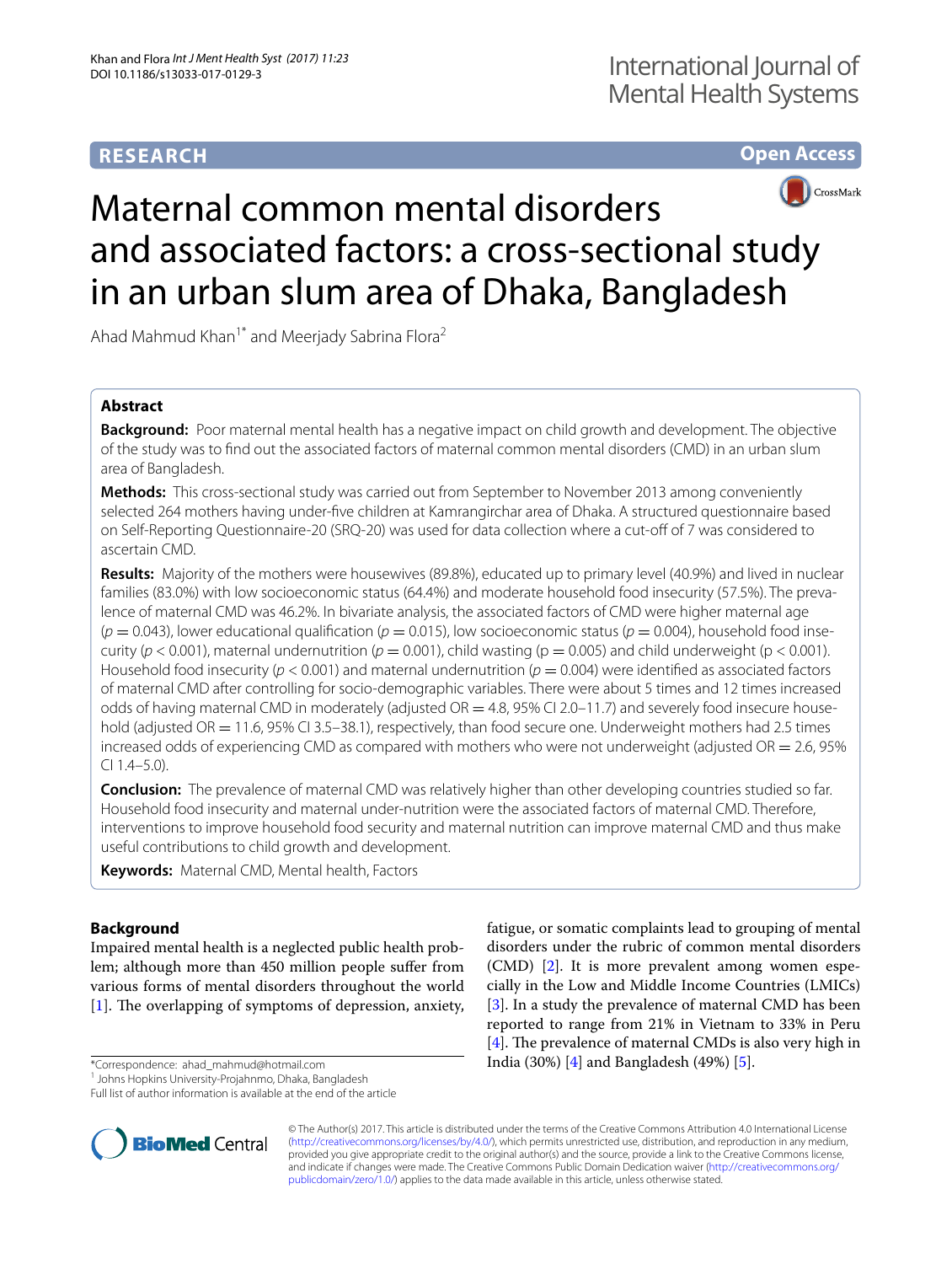Poor mental health lessens the mother's capability to take adequate care of her child, which in turn can have adverse effects on child's growth and development [\[6](#page-5-5), [7](#page-6-0)]. In a systematic review Surkan et al. has revealed a relationship between maternal depression and child undernutrition [[8\]](#page-6-1). Similar findings are also observed in some other studies [\[4](#page-5-3), [5\]](#page-5-4). It is possible to lessen child growth retardation up to 30% by reducing prevalence of maternal depression [\[9](#page-6-2)].

Mental health is determined not only by biological factors but also socioeconomic and environmental factors [[1\]](#page-5-0). Nguyen et al. has identified some maternal and socioeconomic factors which might play a key role for developing maternal CMD [\[5](#page-5-4)]. Harpham et al. has determined some child and household characteristics as the underlying factors of maternal CMD in addition to maternal and socioeconomic factors [[4\]](#page-5-3). In a systematic review Fisher et al. reported CMD is more prevalent among poorer women with gender-based risks or a psychiatric history [[3\]](#page-5-2). Birth of a female child is often a contributing factor for impaired mental health. However education, family support and employment are considered as the protective factors of maternal mental health [\[10\]](#page-6-3).

Although some studies were conducted related to maternal mental health but this topic has not been previously studied on community based urban population in Bangladesh so far reviewed. Therefore, this study was designed to identify the associated factors of maternal CMDs in an urban area, where interventions should be taken which in turn might improve the child health.

#### **Methods**

#### **Study design and setting**

This cross-sectional study was conducted in an urban slum area at Kamrangirchar of Dhaka district in Bangladesh. Kamrangirchar has a surface area of 3.68  $\rm km^2$  with an estimated population of 400,000.

# **Study population, sample size and sampling strategy**

The study population consisted of mothers with children aged 0–5 years. Pregnant mothers were excluded from the study. The sample size was 264. It was calculated taking into consideration the prevalence of maternal CMD as 49% [[5\]](#page-5-4) with allowable error of 6% and confidence interval of 95%. Total data collection period was from September to November 2013. Households were selected by convenience sampling. The convenience sampling was used because of poorly demarcated and often unnamed lanes characteristic in the densely populated slum; therefore community mapping and probability sampling were not feasible. Participants were selected in the community by knocking at the door and collecting the information about the availability of under five children and their mothers. If more than two under-five children were present youngest one was selected.

#### **Research instruments**

A set of structured questionnaire in Bangla was used for data collection. It included questions on socio-demographic variables, questions from Self-Reporting Questionnaire-20 (SRQ-20) [[11\]](#page-6-4), Household Food Insecurity Access Scale (HFIAS) [[12\]](#page-6-5), and Kuppuswamy's socioeconomic status scale [[13\]](#page-6-6). Checklist for height and weight was used.

The SRQ-20, a screening tool, developed by World Health Organization (WHO) was used to assess mental health of the mothers. It consists of twenty yes/no items asking about the experience of anxiety, depressive, panic and somatic symptoms within last 30 days. The score of each item is either 1 or 0. A score of 1 specifies that the symptom was present during past 30 days; a score of 0 specifies that the symptom was not present. The sum of the twenty scores generates an overall SRQ-20 scale, where higher scores direct poor mental health and vice versa [[11\]](#page-6-4). It is a valid, reliable and adaptable for screening mental disorders in the developing countries  $[4-6, 14, 15]$  $[4-6, 14, 15]$  $[4-6, 14, 15]$  $[4-6, 14, 15]$  $[4-6, 14, 15]$  $[4-6, 14, 15]$  $[4-6, 14, 15]$  $[4-6, 14, 15]$  $[4-6, 14, 15]$ . A cut-off of 7 was considered to ascertain maternal CMD, as recommended by some other studies [[4](#page-5-3), [5\]](#page-5-4).

HFIAS which is appropriate for urban population was used to measure household food security. Questions on behavior and perceptions related to household food insecurity are asked for a reference period of 4 weeks preceding the interview. Food secure, mildly food insecure, moderately food insecure and severely food insecure households are categorized by this tool [[12\]](#page-6-5).

Modified Kuppuswamy's socioeconomic status scale was used to assess socioeconomic status that included three variables: Family head's education, occupation and monthly family income. Based on total score socioeconomic status was categorized as upper (total score 26–29), upper middle (total score 16–25), lower middle (total score 11–15), upper lower (total score 5–10) and lower (total score  $\lt 5$ ) classes [[13](#page-6-6)]. Monthly family income was estimated in Bangladeshi Taka (BDT) where 1 US dollar was equivalent to 79 BDT.

Child nutritional status was estimated using WHO recommended height for age z-score (HAZ), weight for height z-score (WHZ) and weight for age z-score (WAZ) [[16\]](#page-6-9) while maternal undernutriton was defined as body mass index (BMI) <18.5  $\text{kg/m}^2$  [\[17\]](#page-6-10). Child illness was measured through maternal recall of symptoms of diarrhea and acute respiratory infection (ARI) in the 14 days prior to the interview.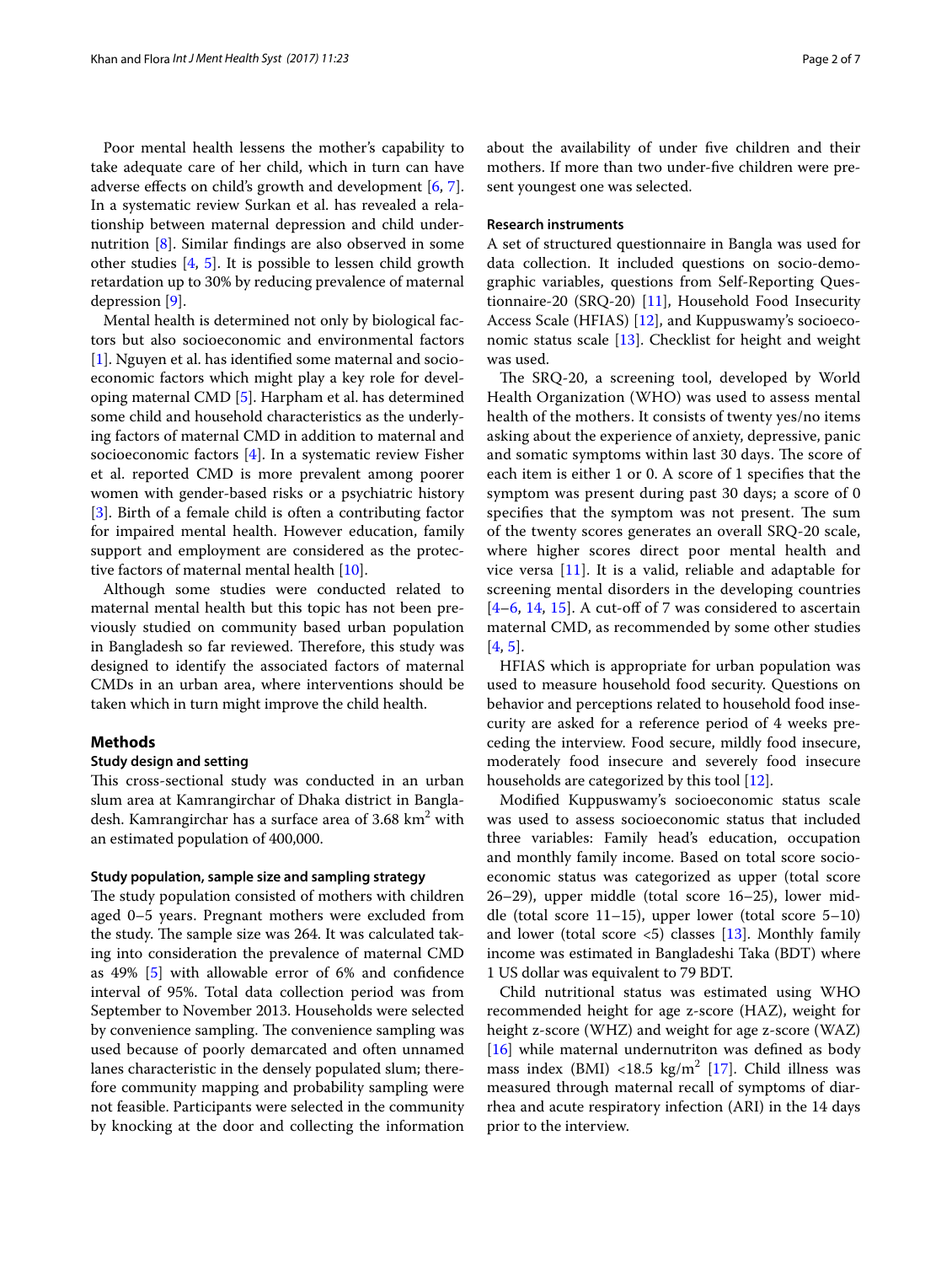# **Data collection**

Face-to-face interview and measurement of the height and weight of child and mother were done for data collection. Interview was taken at home of the participant ensuring the privacy and confidentiality as far as possible. Before the interview, the detail of the study was explained to each eligible respondent and written informed consent was taken. Standard procedure was followed for the measurement of child's length/height and weight. Supine length was measured up to age of 24 months and standing height was measured after 24 months. Mother's height and weight were also taken.

#### **Data processing and analysis**

After completion of data collection, each question was checked for completeness. Statistical software SPSS version 21 was used for data analysis. It started with descriptive analysis. Means and standard deviations were calculated for continuous variables while frequencies and percentages were calculated for categorical variables, simultaneously bivariate analysis was done to find out the association.  $\chi^2$  test, Fisher's Exact test and t test were carried out to assess the association of maternal CMD with socio-demographic, household characteristics and child characteristics which one was appropriate. When significant association was found, odds ratio (OR) and corresponding 95% confidence interval (CI) were calculated to determine the strength of association. Forward Logistic Regression (LR) was done to find out the factors associated with maternal CMD. Forward LR starts with no variables in the model, testing the addition of each variable using a chosen model fit criterion, adding the variable whose inclusion gives the most statistically significant improvement of the fit, and repeating this process until none improves the model to a statistically significant extent. Statistical significance was defined as *p* < 0.05.

# **Results**

#### **Baseline characteristics of the respondents**

The age of the mothers ranged from 15 to 44 years with a mean of  $25.30 \pm 5.65$  years. Maximum mothers (40.9%) were educated up to primary level and more than twothird of the fathers were illiterate or educated up to primary level (73.1%). Most of the mothers (89.8%) were housewives, the rest were working mothers. More than one-fourth of the fathers (28.4%) lied in the group of unskilled workers and same proportion (28.4%) was in the group of service and small business.

Majority (64.4%) of the respondents were found in low socioeconomic status. More than half (52.7%) of the respondents were fallen at the category of moderately food insecure. About one-tenth (12.9%) of the respondents were at food secure state. The monthly family income of the respondents ranged from 2000 BDT to 50,000 BDT. Average income was  $10,595 \pm 5234$  BDT. Most of the respondents (83%) belonged to nuclear family. Total family member ranged from 3 to 12 and average family size was 4.5.

Infants were relatively less common (14.0%) than other age groups whereas the age group 24–35 months consisted of maximum number of children (31.4%). Sex distribution of the children was almost equal with a ratio of 1:1.2.

# **Factors associated with maternal CMD**

Out of 264 mothers, 122 (46.2%) were found having CMD. Among the maternal factors, age  $(p = 0.043)$ , educational status ( $p = 0.015$ ) and nutrition ( $p = 0.001$ ) were significant associated with CMD. Mothers aged over 35 years had three times increased odds of having CMD than in those of other age groups ( $OR = 3.27$ , 95% CI 1.10–9.75). Proportion of it decreased with the educational attainment of the mothers. It was about 2 and 4 times decreased odds in the mothers with class 6–8 (OR = 0.45, 95% CI 0.22–0.93) and  $\geq$ class 9  $(OR = 0.25, 95\% \text{ CI } 0.10-0.67)$  of education, respectively, than the illiterate mothers. CMD was almost equal between housewives (46.0%) and working mothers (48.1%). Underweight mothers had about 2.5 times increased odds of having CMD than the normal mothers  $(OR = 2.66, 95\% \text{ CI } 1.44-4.90)$  $(OR = 2.66, 95\% \text{ CI } 1.44-4.90)$  $(OR = 2.66, 95\% \text{ CI } 1.44-4.90)$  (Table 1).

Among the household characteristics, socioeconomic status ( $p = 0.004$ ), household food security ( $p < 0.001$ ) and family income  $(p = 0.001)$  were associated with maternal CMD. Proportion of maternal CMD decreased with improved socioeconomic status. It was about 6 times decreased odds in mothers of upper middle class than those of lower and lower middle class ( $OR = 0.17$ , 95% CI 0.05–0.61). Percentage of poor mental health increased with increased food insecurity access. Maternal CMD was found about 5 times and 12 times more in moderately (OR = 4.79, 95% CI 1.96–11.74) and severely  $(OR = 11.57, 95\% \text{ CI } 3.51 - 38.14) \text{ food insecure access}$ households, respectively, than those with food secure one. On average, monthly family income was less in the mothers of poor mental health (BDT 9492  $\pm$  4049) than normal one (BDT 11,542  $\pm$  5923). Family characteristics i.e. type of family, size of family and frequency of under-five children were not associated with maternal CMD (Table [2](#page-4-0)).

Age, sex and illness of the child were not associated with maternal CMD. However, child nutrition was significantly associated with maternal CMD. Mother of the wasting child had about 2.5 times increased odds of suffering from CMD than the mother of normal child (OR = 2.51, 95% CI 1.31–4.80). Again, mother of the underweight child had about 2.6 times increased odds of suffering from CMD than the mother of normal child  $(OR = 2.61, 95\% \text{ CI } 1.54 - 4.41)$  (Table [3](#page-5-6)).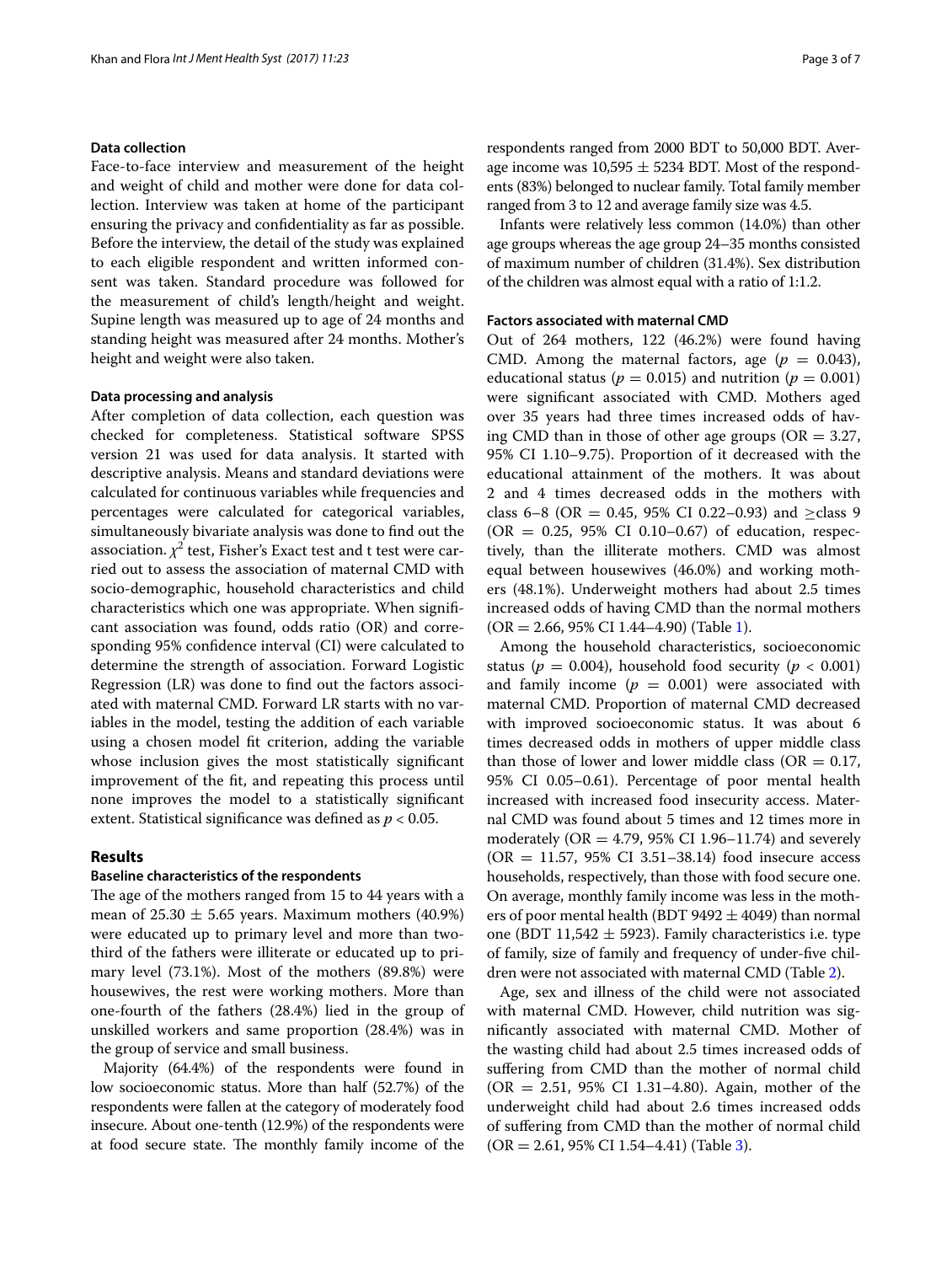| <b>Characteristics</b>       | <b>Maternal CMD</b> |              | $p$ value <sup>†</sup> | OR (95% CI)         |
|------------------------------|---------------------|--------------|------------------------|---------------------|
|                              | No<br>N(% )         | Yes<br>N(% ) |                        |                     |
|                              |                     |              |                        |                     |
| $<$ 20 <sup>a</sup>          | 17 (56.7)           | 13(43.3)     | 0.043                  |                     |
| $20 - 24$                    | 54 (53.5)           | 47 (46.5)    |                        | $1.14(0.50 - 2.59)$ |
| $25 - 29$                    | 42 (63.6)           | 24 (36.4)    |                        | $0.75(0.31 - 1.80)$ |
| $30 - 34$                    | 21(53.8)            | 18 (46.2)    |                        | $1.12(0.43 - 2.92)$ |
| >35                          | 8(28.6)             | 20 (71.4)    |                        | 3.27 (1.10-9.75)    |
| Educational status of mother |                     |              |                        |                     |
| Illiterate <sup>a</sup>      | 31(43.1)            | 41 (56.9)    | 0.015                  |                     |
| Primary                      | 55 (50.9)           | 53 (49.1)    |                        | $0.73(0.40 - 1.33)$ |
| $Class 6-8$                  | 35(62.5)            | 21 (37.5)    |                        | $0.45(0.22 - 0.93)$ |
| $\geq$ Class 9               | 21(75.0)            | 7(25.0)      |                        | $0.25(0.10 - 0.67)$ |
| Occupation of mother         |                     |              |                        |                     |
| Housewife <sup>a</sup>       | 128 (54.0)          | 109 (46.0)   | 0.831                  |                     |
| Working                      | 14(51.9)            | 13 (48.1)    |                        | $1.09(0.49 - 2.42)$ |
| Nutrition of mother          |                     |              |                        |                     |
| Normal <sup>a</sup>          | 122 (58.9)          | 85 (41.1)    | 0.001                  |                     |
| Underweight                  | 20(35.1)            | 37 (64.9)    |                        | 2.66 (1.44–4.90)    |

<span id="page-3-0"></span>**Table 1 Results of bivariate analyses of association between maternal characteristics and maternal CMD**

 $\dagger$   $\chi^2$  test

<sup>a</sup> Reference group

Forward LR was performed to find out the factors associated with maternal CMD. The final model contained seven independent variables (maternal age, education, nutrition, household food security, monthly family income, child WHZ and WAZ). The full model containing all predictors was statistically significant ( $p < 0.001$ ). As shown in Table [4](#page-5-7) only two of the independent variables made a unique statistically significant contribution to the model (household food security and maternal nutritional status). The best predictor of maternal CMD was household food security. Maternal CMD was about 5 times and 12 times more likely in moderately (adjusted  $OR = 4.79$ , 95% CI 1.96–11.74) and severely food insecure household (adjusted OR = 11.57, 95% CI 3.51–38.14), respectively, than food secure one after controlling for all other factors in the model. The odds ratio for maternal nutrition indicated that underweight mothers were about 2.5 times more likely to suffer from poor mental health than normal one (OR = 2.61, 95% CI 1.36–5.04).

## **Discussion**

Out of 264 mothers, 122 (46.2%) were found suffering from CMD. This result is almost similar (49%) to a previous study conducted in Bangladesh [\[5](#page-5-4)]. Although CMD is very common in developing countries, its prevalence varies from country to country—Vietnam 31.2%, Ethiopia 39.4% [[5\]](#page-5-4), Peru 30% and India 30% [[4\]](#page-5-3). Mental health of the mother was evaluated by WHO recommended SRQ-20. The reliability and validity of this instrument are well established [[11\]](#page-6-4) and it has been used in several studies [\[4](#page-5-3), [5,](#page-5-4) [14](#page-6-7), [15](#page-6-8)].

Similar to the study of Nguyen et al. and Harpham et al., this study found significant association between higher maternal age and CMD [[4,](#page-5-3) [5\]](#page-5-4). It indicates that older age might have an effect on the mental health. Current study findings showed that educational level plays a significant role on maternal mental health which is consistent with the study of Nguyen et al. [[5\]](#page-5-4). Underweight mothers were more prone to suffer from CMD, reported by this study. Association of maternal nutrition and mental health persisted even after controlling for other factors in multivariate analysis. This finding is consistent with a previous study finding [[5](#page-5-4)]. It indicates that intervention on maternal nutrition should be considered to improve mental health of mothers.

As the study was conducted in an urban setting, modified Kuppuswamy's socioeconomic scale was considered which was appropriate for urban population only. Majority (64.4%) of the respondents were found in low socioeconomic class. Association was found between socioeconomic status and maternal mental health in univariate analysis, though it disappeared in multivariate analysis. Maternal CMD was more common in lower socioeconomic class. It is similar with another study finding [[5\]](#page-5-4). Harpham et al. finds the association of wealth index with maternal mental health [[4\]](#page-5-3).

HFIAS was used in this study to measure food security status [[12](#page-6-5)]. HFIAS is applicable for both rural and urban population and it has been used in national surveys, and the reliability and validity are well established [[5](#page-5-4), [12](#page-6-5)]. About 13% of the households were at food secure state and others were in various level of food insecurity. This result is lower than the result found in another study in Bangladesh [\[5](#page-5-4)] because the study population represented low socioeconomic status. Household food security was identified as best predictor of maternal mental health in this study after controlling for the effects of other variables in multivariate analysis. Mothers were 5 times and 12 times more likely to suffer from CMD in moderately and severely food insecure families, respectively, than in food secure families. Similar finding is reported by Nguyen et al. [\[5](#page-5-4)] which indicates that emphasis on food security is necessary as an intervention to improve maternal mental health.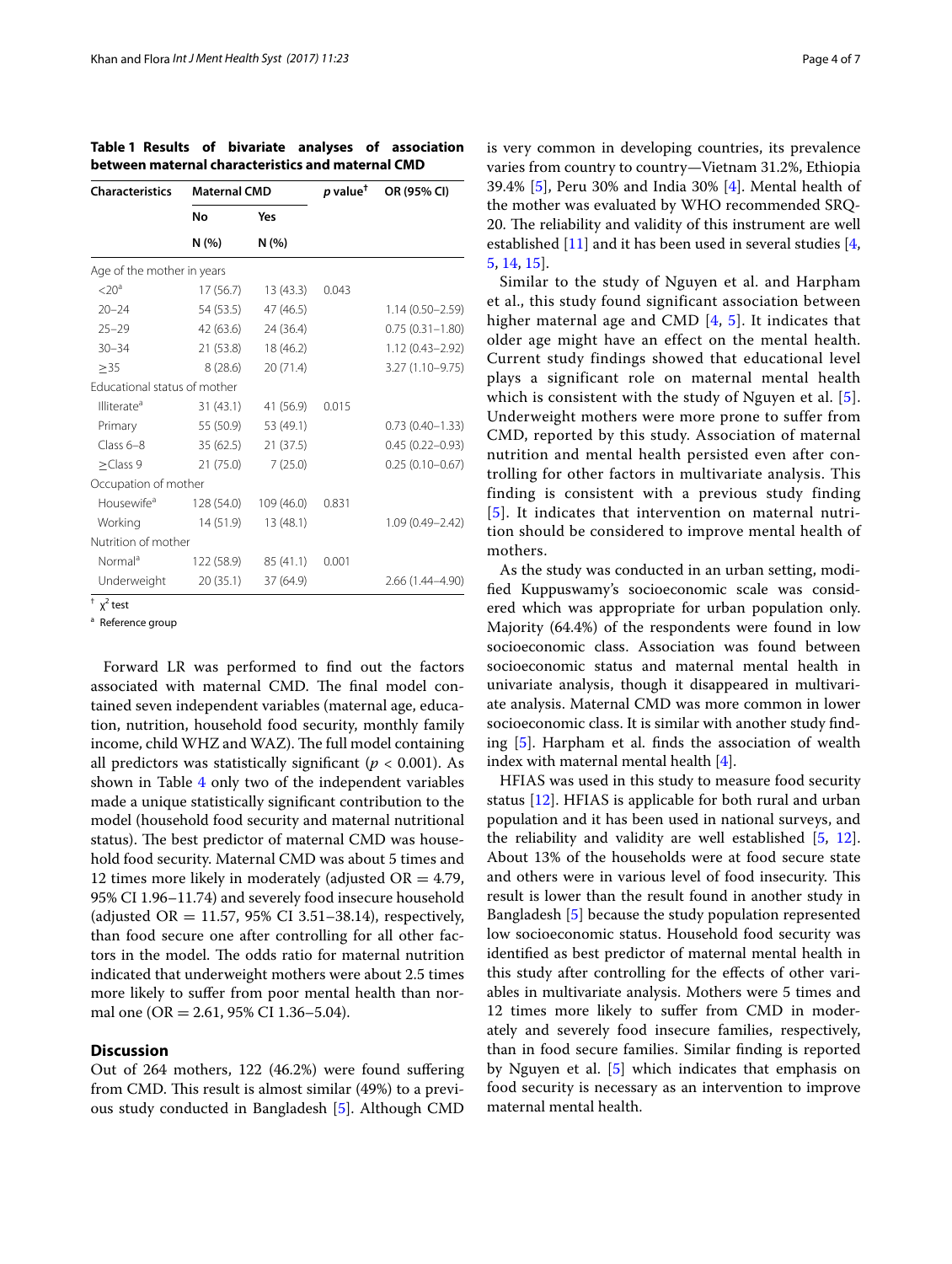| <b>Characteristics</b>       | <b>Maternal CMD</b> |                 | $p$ value <sup>t</sup> | OR (95% CI)         |
|------------------------------|---------------------|-----------------|------------------------|---------------------|
|                              | No<br>N(%)          | Yes<br>N(% )    |                        |                     |
|                              |                     |                 |                        |                     |
| Lower <sup>a</sup>           | 81 (47.5)           | 89 (52.5)       | 0.004                  |                     |
| Lower middle                 | 45 (60.0)           | 30(40.0)        |                        | $0.61(0.35 - 1.05)$ |
| Upper middle                 | 16 (84.2)           | 3(15.8)         |                        | $0.17(0.05 - 0.61)$ |
| Household food security      |                     |                 |                        |                     |
| Food secure <sup>a</sup>     | 27 (79.4)           | 7(20.6)         | < 0.001                |                     |
| Mildly food insecure         | 46 (73.0)           | 17(27.0)        |                        | $1.43(0.52 - 3.88)$ |
| Moderately food insecure     | 62 (44.6)           | 77 (55.4)       |                        | 4.79 (1.96-11.74)   |
| Severely food insecure       | 7(25.0)             | 21(75.0)        |                        | 11.57 (3.51-38.14)  |
| Monthly family income in BDT |                     |                 |                        |                     |
| Mean $\pm$ SD                | $11,542 \pm 5923$   | $9492 \pm 4049$ | $0.001$ <sup>^</sup>   |                     |
| Family type                  |                     |                 |                        |                     |
| Nuclear family <sup>a</sup>  | 113 (51.6)          | 106 (48.4)      | 0.115                  |                     |
| Joint family                 | 29 (64.4)           | 16 (35.6)       |                        | $0.59(0.30 - 1.14)$ |
| Family size                  |                     |                 |                        |                     |
| Small <sup>a</sup>           | 87 (55.4)           | 70 (44.6)       | 0.753                  |                     |
| Medium                       | 41 (52.6)           | 37 (47.4)       |                        | $1.12(0.65 - 1.93)$ |
| Large                        | 14(48.3)            | 15(51.7)        |                        | $1.33(0.60 - 2.93)$ |
| No. of under five children   |                     |                 |                        |                     |
| One child <sup>a</sup>       | 129 (56.1)          | 101 (43.9)      | 0.051                  |                     |
| More than one                | 13 (38.2)           | 21(61.8)        |                        | 2.06 (0.985-4.32)   |

<span id="page-4-0"></span>**Table 2 Results of bivariate analyses of association between household characteristics and maternal CMD**

<sup>†</sup> χ<sup>2</sup> test, ^t test

<sup>a</sup> Reference group

No relationship was reported between maternal mental health and child illness in this study. To our knowledge, only few studies examined the association between maternal mental health and child illness [[5,](#page-5-4) [18](#page-6-11), [19](#page-6-12)]. Nguyen et al. discovers association of maternal mental health with both diarrhea and ARI [\[5](#page-5-4)]. The reason might be data were collected in a short period of time and here season might play a role. This study provided evidence of an association of child wasting and underweight with maternal mental health. It thus confirmed previous evidence from some other countries [\[4](#page-5-3), [5,](#page-5-4) [14](#page-6-7), [15](#page-6-8)].

Despite all effort there were some limitations in this study. The relationship observed in this study was based on a cross-sectional study. Therefore, the association found does not reflect causal association. Although important socioeconomic characteristics were adjusted, it is difficult to capture all relevant aspects; thus residual confounding is still less likely. Data were collected based on recall of the mothers' mental distress in the 1 month before to the interview. There might be either under or over-reporting of symptoms as recall has few limitations for data collection. SRQ-20 is a screening tool to assess mental health, not a diagnostic one. Therefore, the number of mothers, identified as CMD, might differ from the actual number. Another limitation was convenience sampling technique was applied to recruit the respondents, which limits the generalizability of the results to other population.

# **Conclusion**

Maternal CMD was relatively higher than other developing countries especially among the urban population. Household food security and maternal nutrition were the best predictors of maternal mental health. The study result may contribute to understand the importance of maternal mental health as a public health problem that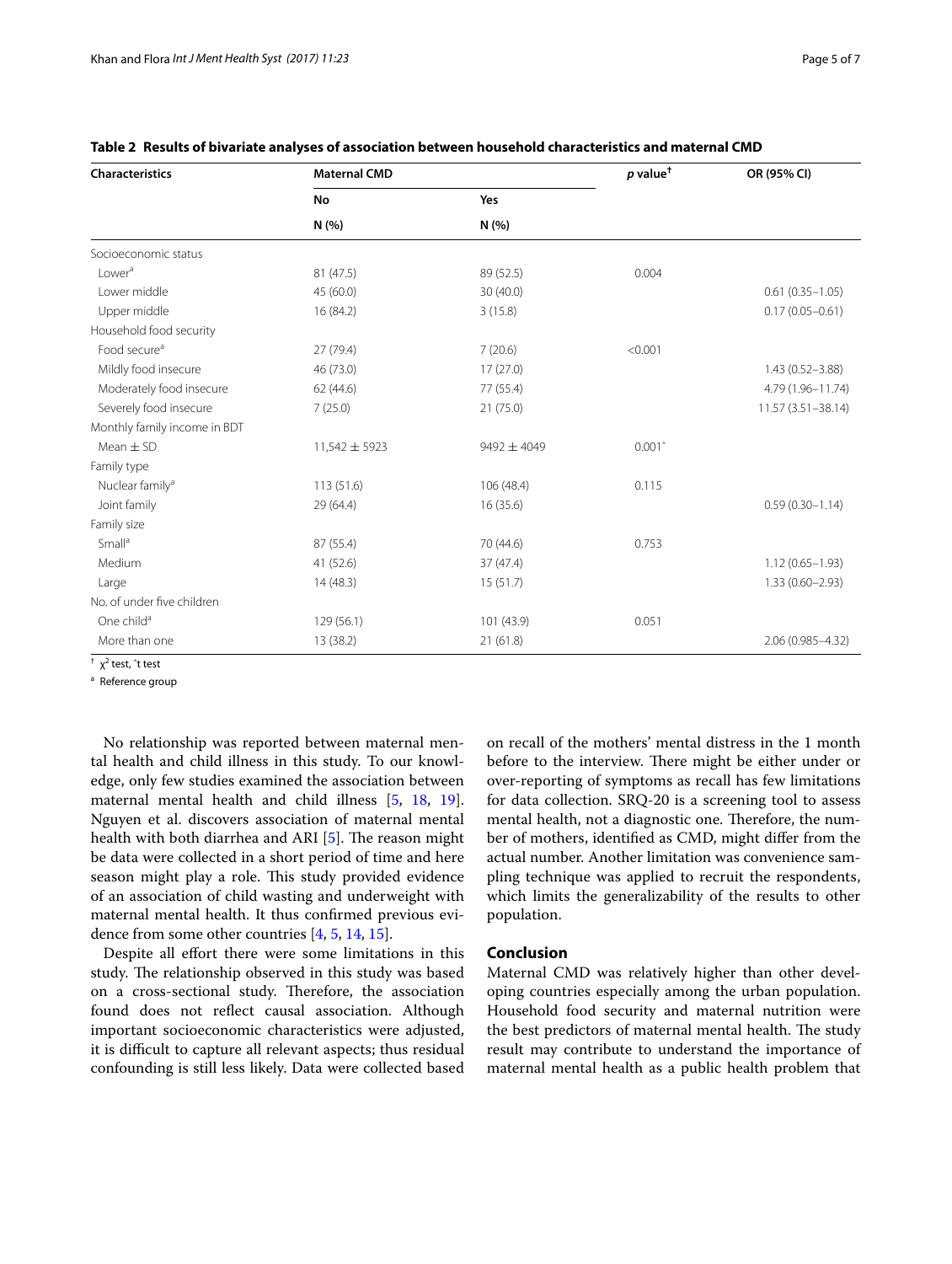#### <span id="page-5-6"></span>**Table 3 Results of univariate analyses of association between child characteristics and maternal CMD**

| <b>Characteristics</b>     | <b>Maternal CMD</b> |             | $p$ value <sup>t</sup> | OR (95% CI)         |
|----------------------------|---------------------|-------------|------------------------|---------------------|
|                            | No<br>N(% )         | Yes<br>N(%) |                        |                     |
|                            |                     |             |                        |                     |
| Male <sup>a</sup>          | 69 (56.6)           | 53 (43.4)   | 0.403                  |                     |
| Female                     | 73 (51.4)           | 69 (48.6)   |                        | $1.23(0.76 - 2.00)$ |
| Age of the child in months |                     |             |                        |                     |
| $<6^a$                     | 17 (68.0)           | 8(32.0)     | 0.526                  |                     |
| $6 - 11$                   | 5(41.7)             | 7(58.3)     |                        | 2.98 (0.72-12.34)   |
| $12 - 23$                  | 37 (54.4)           | 31 (45.6)   |                        | 1.78 (0.68-4.68)    |
| $24 - 35$                  | 45 (54.2)           | 38 (45.8)   |                        | 1.79 (0.70-4.62)    |
| >36                        | 38 (50.0)           | 38 (50.0)   |                        | 2.13 (0.82-5.51)    |
| Child illness              |                     |             |                        |                     |
| Diarrhoea                  |                     |             |                        |                     |
| No <sup>a</sup>            | 35 (49.3)           | 36 (50.7)   | 0.068                  |                     |
| Yes                        | 22 (33.8)           | 43 (66.2)   |                        | $1.90(0.95 - 3.80)$ |
| ARI                        |                     |             |                        |                     |
| No <sup>a</sup>            | 52 (42.6)           | 70 (57.4)   | 0.410                  |                     |
| Yes                        | 4(30.8)             | 9(69.2)     |                        | $1.67(0.49 - 5.73)$ |
| Child nutrition            |                     |             |                        |                     |
| <b>HAZ</b>                 |                     |             |                        |                     |
| Normal <sup>a</sup>        | 86 (58.5)           | 61(41.5)    | 0.086                  |                     |
| Stunting                   | 56 (47.9)           | 122 (46.2)  |                        | $1.54(0.94 - 2.51)$ |
| WH7                        |                     |             |                        |                     |
| Normal <sup>a</sup>        | 125 (57.9)          | 91(42.1)    | 0.005                  |                     |
| Wasting                    | 17(35.4)            | 31 (64.6)   |                        | 2.51 (1.31-4.80)    |
| WA7                        |                     |             |                        |                     |
| Normal <sup>a</sup>        | 108(61.7)           | 67(38.3)    | < 0.001                |                     |
| Underweight                | 34 (38.2)           | 55 (61.8)   |                        | 2.61 (1.54-4.41)    |

 $\dagger$   $\chi^2$  test

<sup>a</sup> Reference group

# <span id="page-5-7"></span>**Table 4 Multivariate analysis to find out the best predictors of maternal mental health**

| <b>Characteristics</b>   | p value | Adjusted OR <sup>b</sup> (95% CI) |
|--------------------------|---------|-----------------------------------|
| Household food security  |         |                                   |
| Food secure <sup>a</sup> | < 0.001 |                                   |
| Mildly food insecure     |         | $1.43(0.52 - 3.88)$               |
| Moderately food insecure |         | 4.79 (1.96-11.74)                 |
| Severely food insecure   |         | $11.57(3.51 - 38.14)$             |
| Nutrition of the mother  |         |                                   |
| Normal <sup>a</sup>      | 0.004   |                                   |
| Underweight              |         | 2.61 (1.36–5.04)                  |

<sup>a</sup> Reference group

b Adjusted for maternal age, education, socioeconomic status, monthly family income and child WHZ and WAZ

Received: 11 December 2016 Accepted: 6 March 2017

#### **References**

- <span id="page-5-0"></span>1. World Health Organization. Mental health: strengthening our response 2010.<http://www.who.int/mediacentre/factsheets/fs220/en/>. Accessed 06 Oct 2013.
- <span id="page-5-1"></span>2. Scazufca M, Menezes PR, Vallada H, Araya R. Validity of the self reporting questionnaire-20 in epidemiological studies with older adults. Soc Psychiatry Psychiatr Epidemiol. 2009;44(3):247–54.
- <span id="page-5-2"></span>3. Fisher J, Mello MCd, Patel V, Rahman A, Tran T, Holton S, et al. Prevalence and determinants of common perinatal mental disorders in women in low-and lower-middle-income countries: a systematic review. Bull World Health Organ. 2012;90(2):139–49.
- <span id="page-5-3"></span>4. Harpham T, Huttly S, De Silva MJ, Abramsky T. Maternal mental health and child nutritional status in four developing countries. J Epidemiol Community Health. 2005;59(12):1060–4.
- <span id="page-5-4"></span>5. Nguyen PH, Saha KK, Ali D, Menon P, Manohar S, Mai LT, et al. Maternal mental health is associated with child undernutrition and illness in Bangladesh, Vietnam and Ethiopia. Public health Nutr. 2014;17(06):1318–27.
- <span id="page-5-5"></span>6. Rahman A, Patel V, Maselko J, Kirkwood B. The neglected 'm' in MCH programmes—why mental health of mothers is important for child nutrition. Trop Med Int Health. 2008;13(4):579–83.

may help to prevent, detect and treat maternal mental health aimed at improving child health and nutrition.

#### **Abbreviations**

ARI: acute respiratory infection; BDT: Bangladeshi Taka; BMI: body mass index; CMD: common mental disorders; HAZ: height for age z-score; HFIAS: Household Food Insecurity Access Scale; LMIC: Low and Middle Income Countries; LR: logistic regression; NIPSOM: National Institute of Preventive and Social Medicine; SPSS: Statistical Package for Social Sciences; SRQ: Self-Reporting Questionnaire; WAZ: weight for age z-score; WHO: World Health Organization; WHZ: weight for height z-score.

#### **Authors' contributions**

AMK formed the idea of this study, collected data, performed analysis and prepared the manuscript. MSF provided support and guidance in all activities and revised the manuscript. Both authors read and approved the final manuscript.

#### **Author details**

<sup>1</sup> Johns Hopkins University-Projahnmo, Dhaka, Bangladesh. <sup>2</sup> Institute of Epidemiology Disease Control & Research (IEDCR), Dhaka, Bangladesh.

#### **Acknowledgements**

The authors would like to acknowledge all respected respondents for their valuable time and zealous participation in this research work.

#### **Competing interests**

The authors declare that they have no competing interests.

#### **Availability of data and materials**

We cannot share the data due to the confidentiality agreement with the respondents.

#### **Ethics approval and consent to participate**

No more than minimal physical, mental or socioeconomic risk or harm to the respondents was involved in this study, as only interview and anthropometric measurements were carried out for data collection. Approval of ethical review committee of National Institute of Preventive and Social Medicine (NIPSOM), Bangladesh was taken to conduct the research project.

#### **Funding**

This research did not get any particular grant from funding agencies in the public, commercial, or not-for-profit sectors.

Published online: 14 March 2017